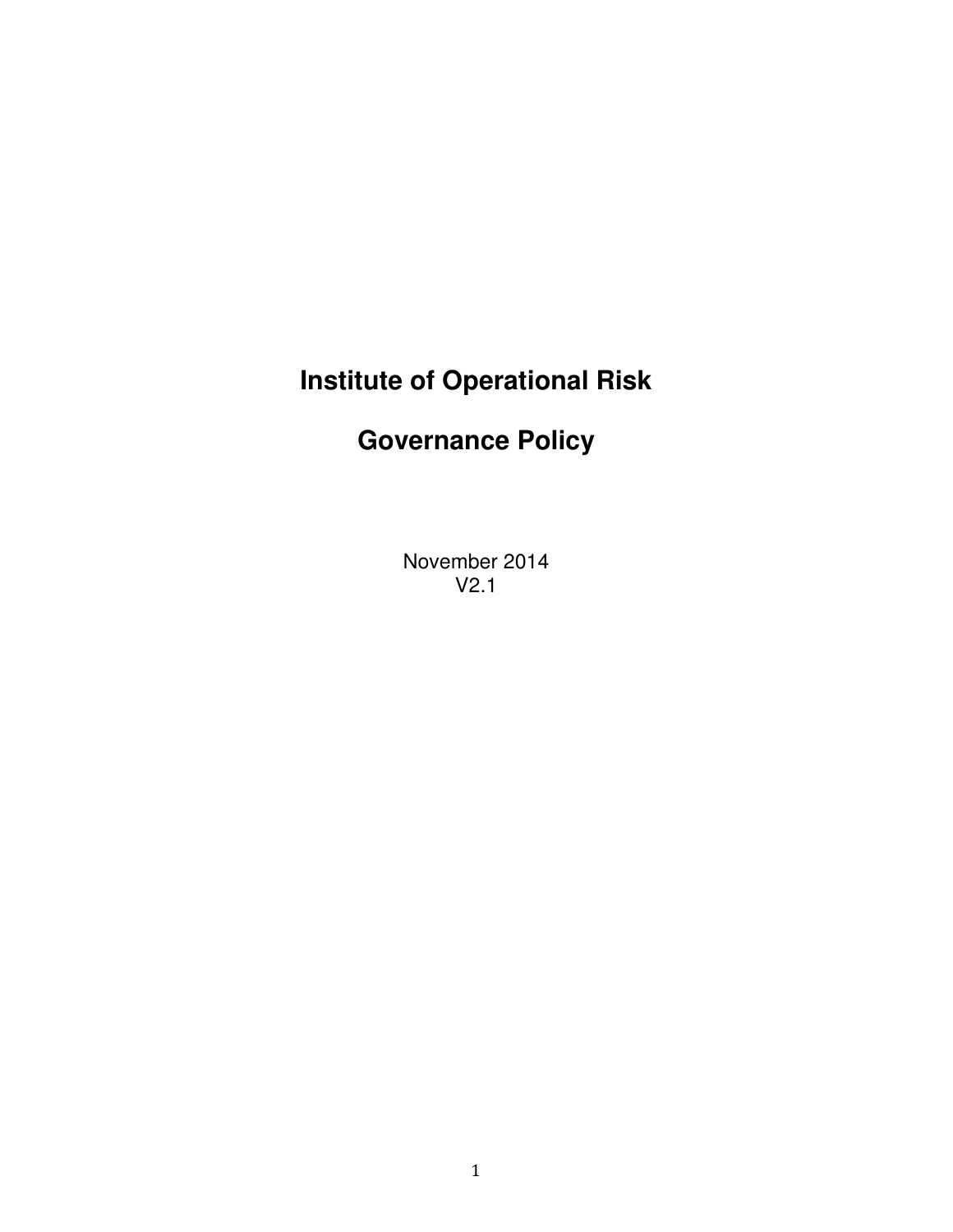# **Contents**

- 1. Introduction
- 2. The Council of Directors
- 3. Council Sub Committees and Working Groups
- 4. Chapter Governance
- 5. Members
- 6. Review of governance arrangements and effectiveness
- 7. Governance of the Policy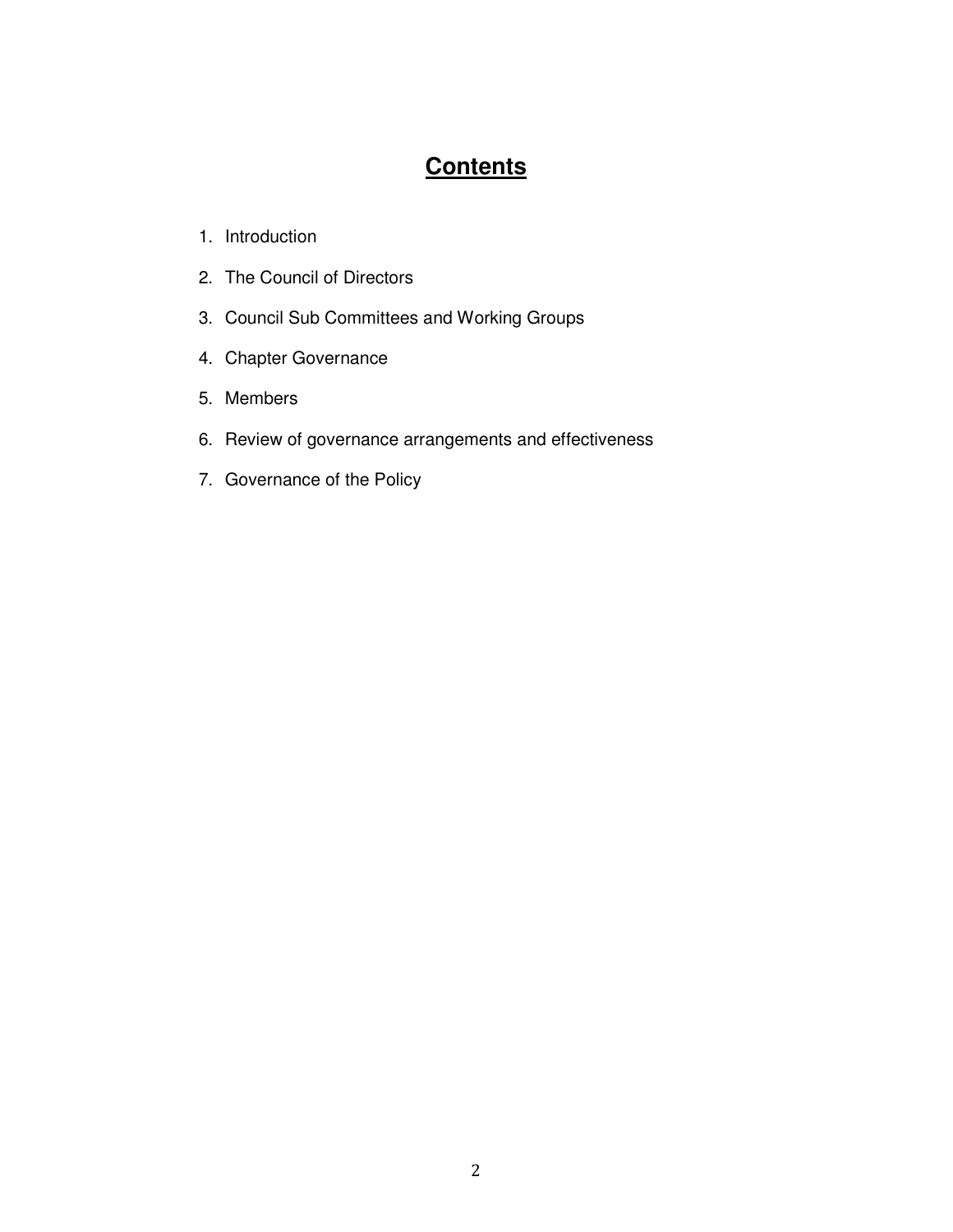# **1. Introduction**

The Institute of Operational Risk (IOR) has a mission to be an association for operational risk professionals, providing numerous forums for discussion, debate, research and knowledge transfer, working to ensure the professional development of its members through the development and provision of a recognized educational process.

The IOR has established and implemented robust governance arrangements to act as a solid foundation to support its mission, strategic direction and management. This policy sets out the governance arrangements.

# **2. The Council**

# 2.1. Role of the Council

Following a strategic review in 2012, the IOR rationalized its governance arrangements to form a unitary Board of Directors, known as the IOR '**Council**'. The members of the Council are all Directors of the company limited by guarantee. The role of Council is:

- To determine the strategic direction and governance arrangements for the Institute;
- To oversee the work of the Institute and ensure that it aligns to the agreed strategy and is in the interests of members;
- To oversee all central activities. Notably:
	- o AGM and other annual events (Dinner, Lecture, etc.).
	- o Website design and content.
	- o Education and sound practice guidance papers.
	- o Partnerships.
	- o Financial arrangements.
	- o Management of the membership.
- To oversee the work of the Chapters:
- To be the public face of the Institute promoting it wherever possible.
- To agree the Terms and Reference of committees.

The role and powers of the Council are set out in the Council Terms of Reference, which is available in the IOR Repository.

The Council is comprised of two types of Directors, with different roles and responsibilities (beyond those from statute):

- Directors without Portfolio responsible for governance, audit, and oversight on strategic direction (ensuring objectives are met); and
- Directors with Portfolio in addition to strategic direction, have responsibility for a specific portfolio.

New directors may be appointed by the Council, but they must be put to the members to be ratified at the next members meeting.

Directors come up for re-election every 3 years, but must stand down after a maximum of 9 years. After completing a 9 year term, there must be a gap of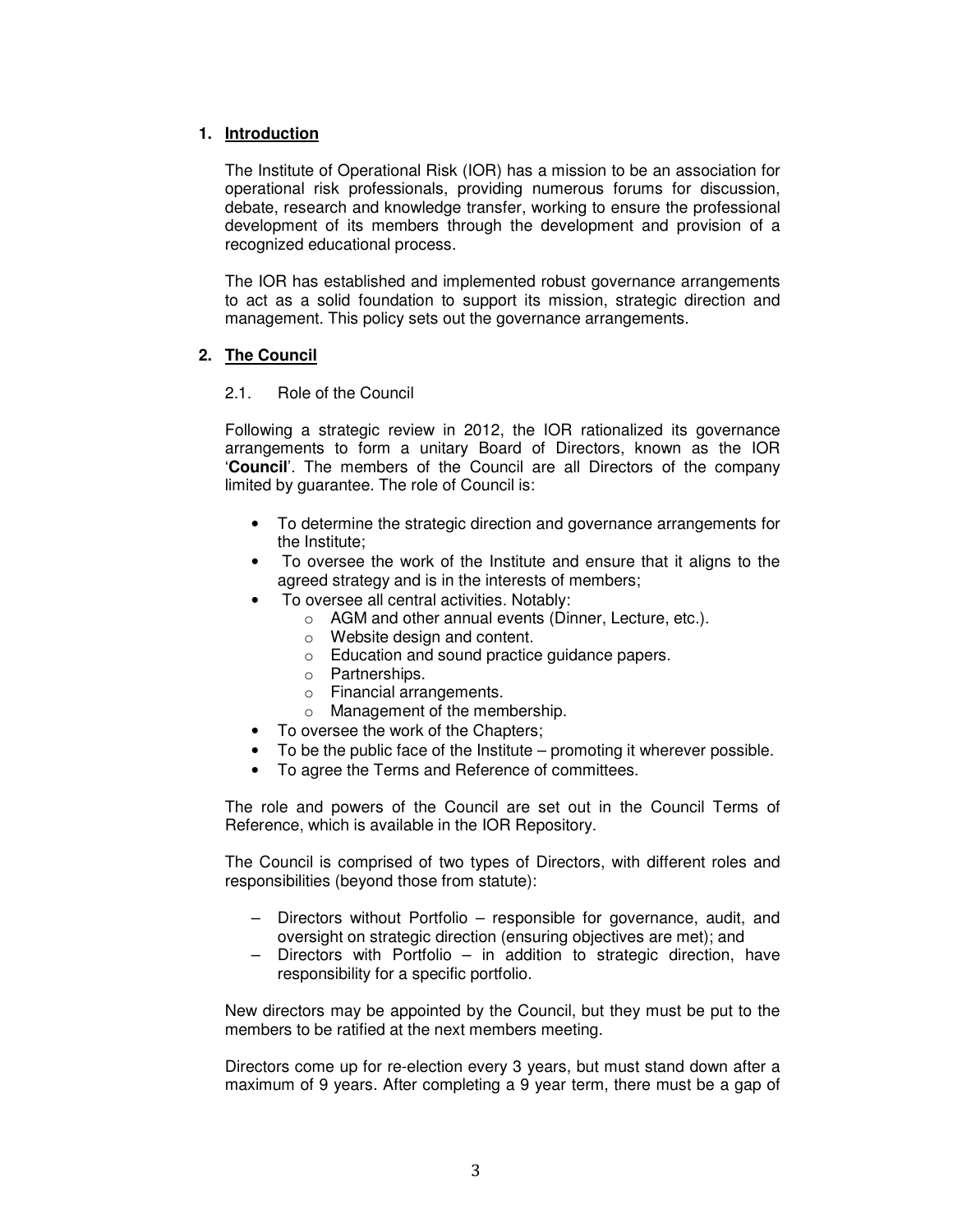at least 12 months before a director can stand again for election to the Council.

#### 2.2. Leadership of the Council

The Council is led by the IOR **Chairperson** who is a Director without Portfolio and who will be elected each year by the directors. The Chairperson is supported by two Vice Chairs. The first of these is the '**Vice Chair for Central Operations and Portfolios (COP)'** who has oversight responsibility for all Directors with Portfolio. The second, is the '**Vice Chairperson for Chapters**' who has management oversight responsibility for the IOR's regional and country Chapters.

#### Fig 1. Governance arrangements - Council



The role of the Chairperson is:

- Chair all Council meetings and the AGM;
- Oversee the organisation of the AGM and any Special General Meetings;
- Lead any changes to the IOR's strategy or governance arrangements, as required;
- Work with the other 'Directors without Portfolio' to ensure that the work of the Council is in the interests of the IOR's membership and that appropriate governance arrangements are in place;
- Oversee and support the work of the Vice-Chairs and the other 'Directors with Portfolio';
- Be the face of the  $IOR providing media input and press interviews on a$ regular basis.

The Vice Chair COP has the following role:

- To manage, support and co-ordinate the work of all Directors with Portfolio. Ensure that the overall 'IOR Portfolio Plan' is designed and delivered coherently and is aligned to the overall Strategy;
- Will ensure that DwPs have clear 'Terms of Reference' and the support they need to achieve the objectives that they have set for their areas of responsibility;
- Will chair meetings in the absence of the Chairperson.

The Vice Chair Chapters has the following role: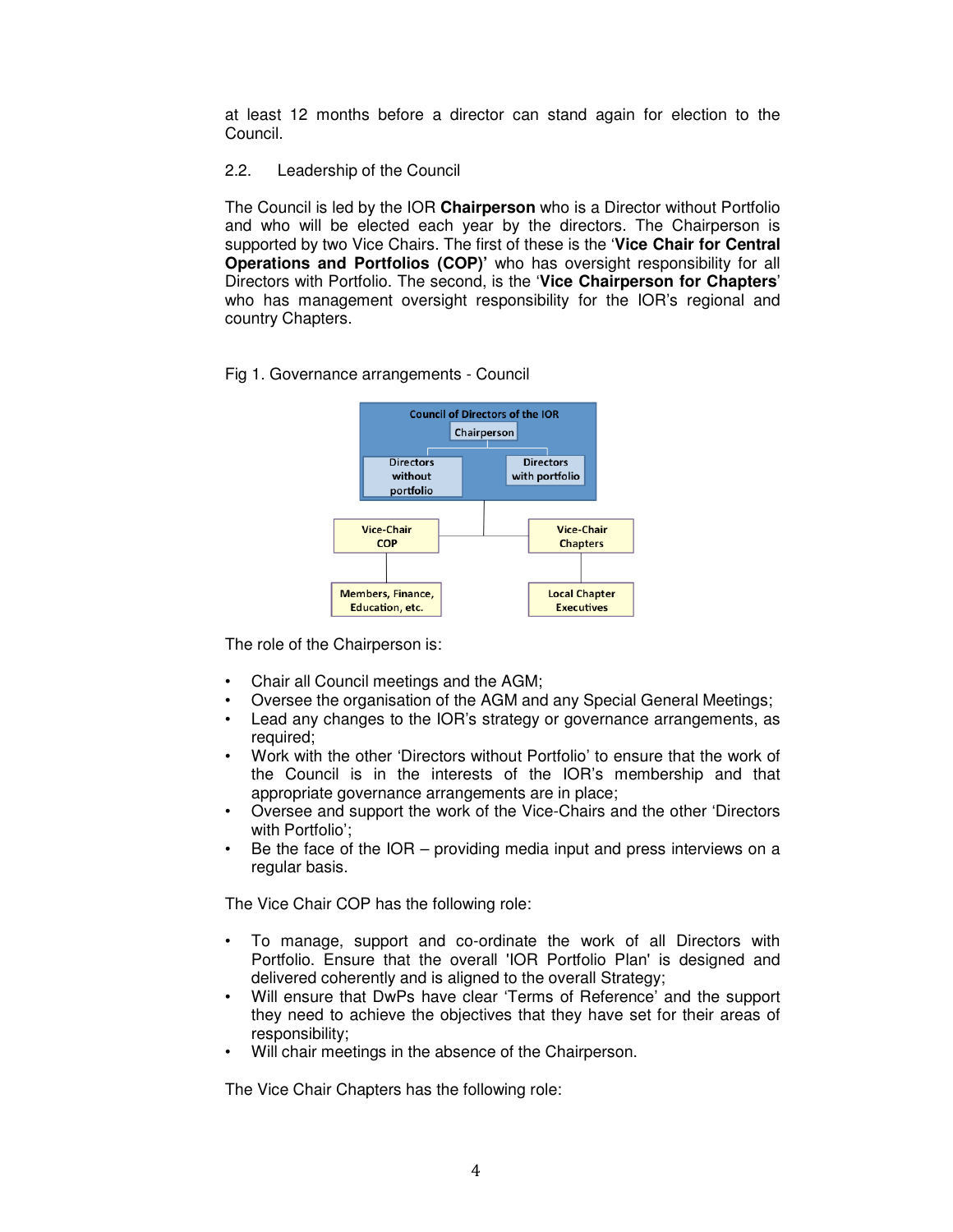- To manage, support and co-ordinate the work of Chapter Leads;
- To lead the development of new chapters, as appropriate;
- To ensure that Chapters are conforming to central guidelines;
- To organise and chair regular teleconferences with Chapter Leads.

Full terms of reference for the Chairperson and Vice Chairs are contained on the IOR Repository and the structure is illustrated in Figure 1 above.

#### 2.3. Types of Directors

All Directors must be paid up voting members of the IOR and the minimum number of directors at any time is 10. At least 3 of the Directors must be 'Directors without Portfolio' (DwoP).

DwoP's are directors that do not have specific executive responsibility for a portfolio of work, and are essential to provide independent challenge and ensure that the Council, at all times, operates in the interests of the members. The remaining directors are Directors with Portfolio (DwP). DwPs are directors with responsibility for specific portfolios, meaning that they have executive responsibility for work streams identified as important to the IOR. Terms of reference for each director are available in the IOR Repository.

All directors have the following responsibilities:

- To promote the Institute at any available opportunity (e.g. at conferences);
- To represent the Institute at chapter events, where possible;
- To attend the AGM and any other centrally organised events (e.g. Annual Lecture or Dinner);
- To recruit new members where possible and appropriate;
- Not to bring the IOR into disrepute.

In addition, DwoP currently have the following responsibilities:

- To provide advice and guidance to other Directors;
- To ensure that the Council runs the Institute in the interests of its members – providing check and challenge as necessary;
- To ensure that the Institute has appropriate governance arrangements in place;
- To participate, as required, as members of the Audit Committee.

The DwPs currently oversee the following portfolios:

- Central Operations and Portfolios
- Change Control
- **Education**
- $\blacksquare$  Finance
- **Governance and Regulatory Affairs**
- Marketing and Public Relations
- Membership
- **Relationships**
- Risk and Compliance
- **Technology**

In additional to their generic responsibilities, DwP have the following responsibilities: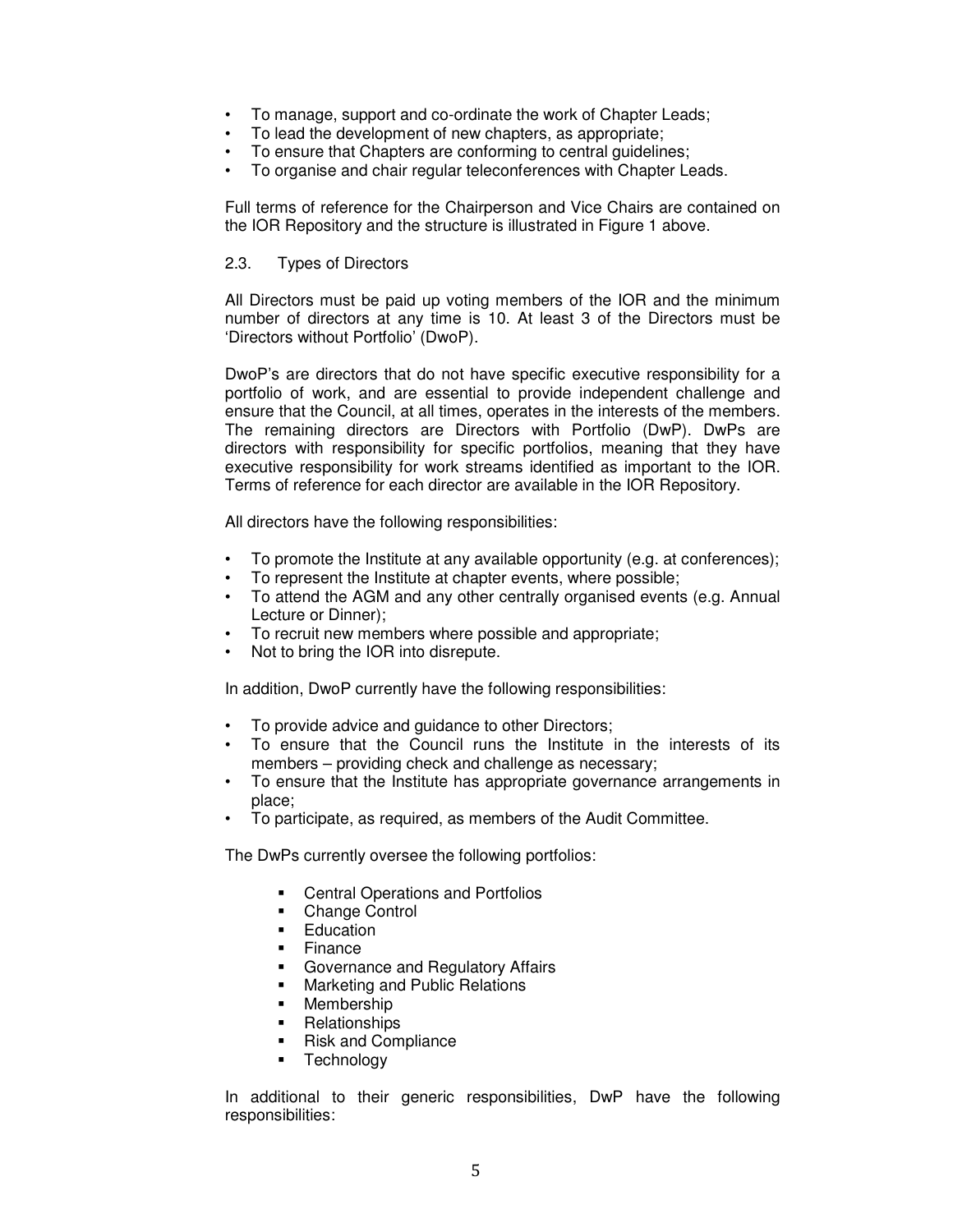- To provide leadership over a given portfolio of activities;
- To maintain appropriate Terms of Reference for their activities;
- To set the operational objectives for their portfolio of activities and ensure that:
	- These objectives are aligned with the overall IOR Portfolio Plan through agreeing them with Council.
	- Milestones are met.
- To report to the Council on their portfolio of activities.

Although it is recognized that legitimate business expenses may be incurred in carrying out the work of a director, any expenses should be approved in advance and kept to a minimum to make efficient use of the IOR's limited funds.

#### 2.4. Council Meetings

#### Frequency of Meetings

The Council meets in full every quarter (i.e. 4 meetings per year) with all Directors \*(DwP and DwoP) in attendance. In addition the DwPs normally meet each month (except when a full meeting is scheduled – i.e. 8 meetings per year). The quarterly directors meetings, at which all directors will be present, provide the opportunity for the independent DwoPs to review and challenge the work of the Council. The quarterly meetings also provide an opportunity to review the overall strategic direction of the Institute and ensure this is aligned with the interests of the membership. The monthly meetings of the DwPs provide an opportunity to review progress against agreed plans and ensure that individual DwP plans remain aligned with the overall IOR Portfolio Plan and strategic objectives. To this end, each DwP will maintain and submit to Council, before each meeting via the Vice Chair COP, a monitoring report, outlining progress against strategic objectives. The monthly meetings also provide an opportunity for DwPs to meet and share ideas, find solutions to common problems and so forth.

#### Chairing of Meetings

This will normally be led by the IOR Chairperson, or the Vice-Chair COP if the Chair is not available. If neither the Chairperson nor Vice Chair COP is available the directors will nominate a Chair. The quorum for Council meetings is 4 directors.

#### Papers

Any papers required for the meeting must be circulated at least 3 working days beforehand to ensure that all Directors have time to read them. Unless detailed debate is required on an issue the Chair will ask for discussion to be kept to a minimum on each agenda item. The focus of any detailed discussions should be on determining actions – with the relevant action owner working to resolve them within the agreed time period.

#### Voting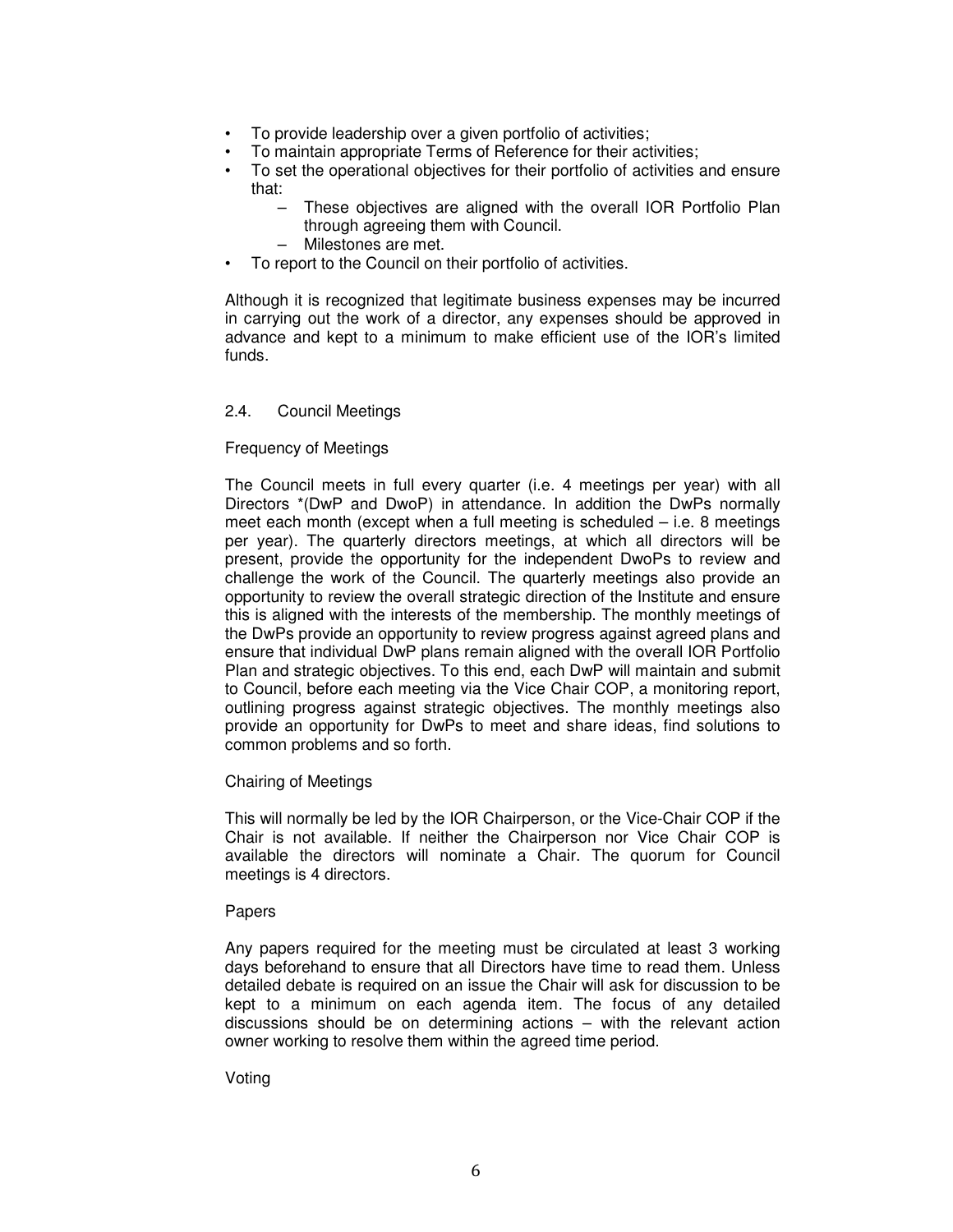Decision-making is expected to be collaborative, but where a vote is required, this will be determined by a simple majority and where no majority can be reached the Chairperson will have the casting vote.

#### Attendance at Meetings

As the IOR's governance body, it is imperative that directors demonstrate their commitment by regularly attending the council meetings, and as a benchmark directors should attend at least 75% (i.e. 3) of the quarterly meetings (DwPs and DwoPs) and 50% (i.e. 4) of the monthly meetings (for DwPs).

#### **Minutes**

Minutes of Council meetings will be circulated within 1 week of a meeting and the Directors in attendance will be asked to approve these.

# 2.5. Accountability of Council to the members

The Council, as the main governance body for the IOR, provides direction, strategic leadership, and management direction to the IOR in delivery of its mission as agreed with its members. The IOR Council is accountable to the membership, and each year an Annual General Meeting will be held at which the Council is held to account for the IOR's performance. The quorum for the AGM is 20 of the voting members, either in person or by proxy. The members may also call Members Meetings at which the members can challenge the Council.

# **3. Council Sub Committees and Working Groups**

The Council has established a number of sub committees and working groups, and these will be reviewed from time to time. There currently exist 3 sub committees, including:

- **Audit Committee**
- Change control (IT systems) Committee
- $\circ$  The Audit Committee, is Chaired by a DwoP, and has a majority of independent DwoP members. The role of the Audit Committee is to oversee internal controls, oversee and approve the IOR's financials (including sign off of the annual accounts) and to advise the IOR Chair on matters of internal control and governance.
- o The Change Control Committee provides oversight for the IT systems including the membership system, website and so forth.

Each committee has Terms of Reference approved by Council, and each committee reports to Council on a regular basis. Where a decision is required that goes beyond the delegated authority of the sub committee, the Council will be asked to decide.

Terms of reference for each of these committees are available in the IOR Repository.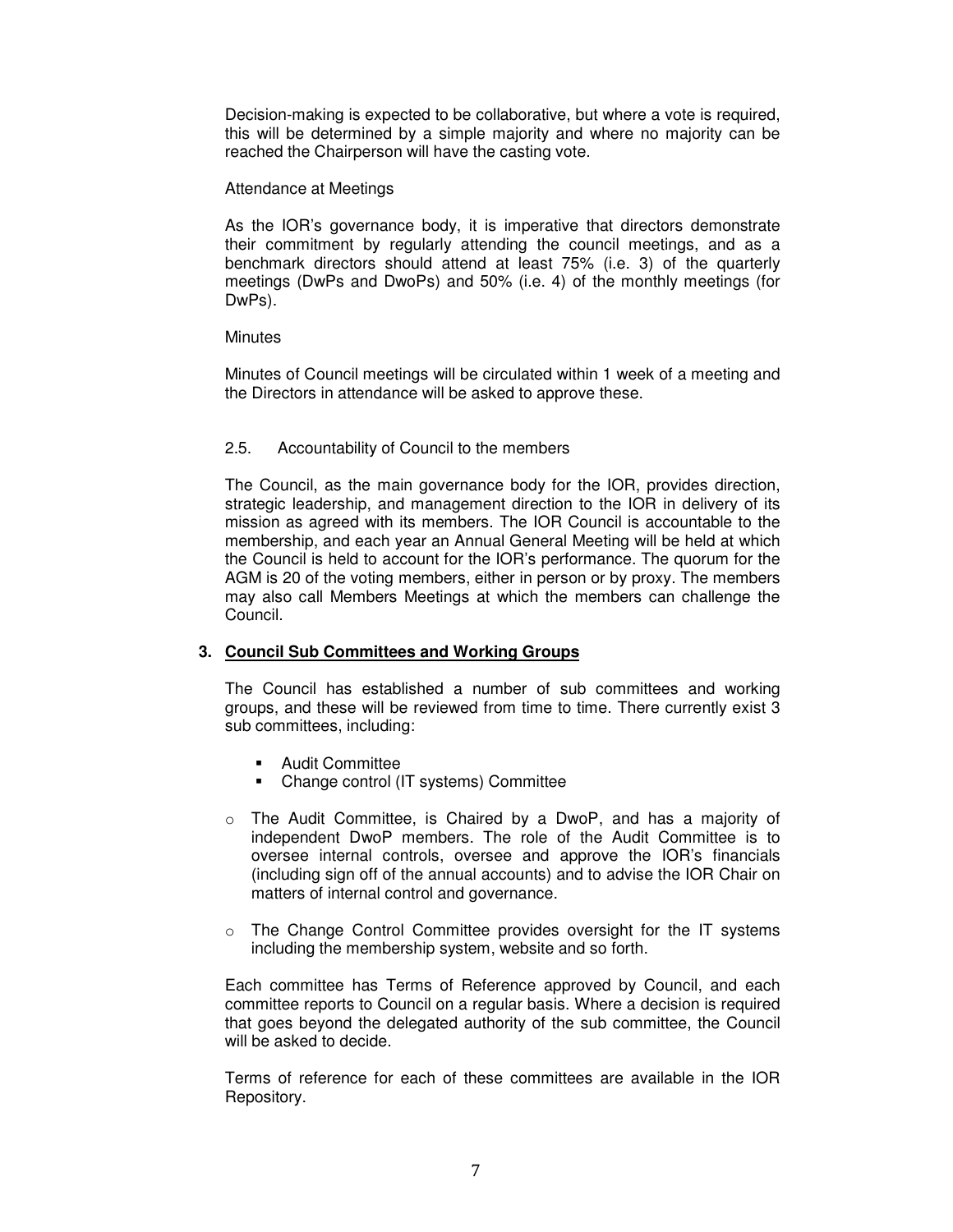# **4. Chapter Governance**

The IOR has a number of Chapters. Local chapters have a high degree of autonomy, but operate under clear guidelines from the centre. Each chapter has a Chapter Head, who is appointed by the IOR Council. The Council will conduct a formal review of chapter head performance every 2 years. The Chapter Head is ultimately accountable for the management of the chapter. Each chapter will establish an organising committee to provide governance and challenge to the management of the chapter. The Vice Chair Chapters is accountable for oversight of the local Chapters and for reporting on chapter management and performance to the Council.

The local chapters are responsible for:

- Recruiting new members in their geographic area;
- Finding local sponsors;
- Liaison with the central IOR Council, via the Vice Chair Chapters;
- Organising and funding (via a proportion of the membership fees) regular events for their local membership. This includes seminars, conferences and social events;
- Producing a local area newsletter, as appropriate;
- Promoting the Institute to relevant local organisations (financial institutions, government bodies, media, etc.).

At a vote of the IOR Council, the IOR may dissolve or take over a Local Chapter's affairs entirely, including administration, membership and finances. Each Local Chapter agrees to be subject to the jurisdiction of the IOR Council, subject to a right of appeal to a specially constituted sub committee of IOR Council. The Local Chapter is not authorised to enter into any debt or contractual relationship without the permission of IOR Council, and may be subject to audit at any time as the IOR Council may direct. The governing body of each Local Chapter is liable to the IOR as represented by Council for the actions of the Local Chapter.

#### **5. Members**

The directors may establish different classes of membership and set out their respective rights and obligations provided that, if the directors establish any new classes of voting members, this must be approved by the members at a general meeting or ratified by the members at the next general meeting.

Grades of Member

The IOR currently has the following grades of membership:

#### a) Voting Members:

- Fellow
- Professional Member